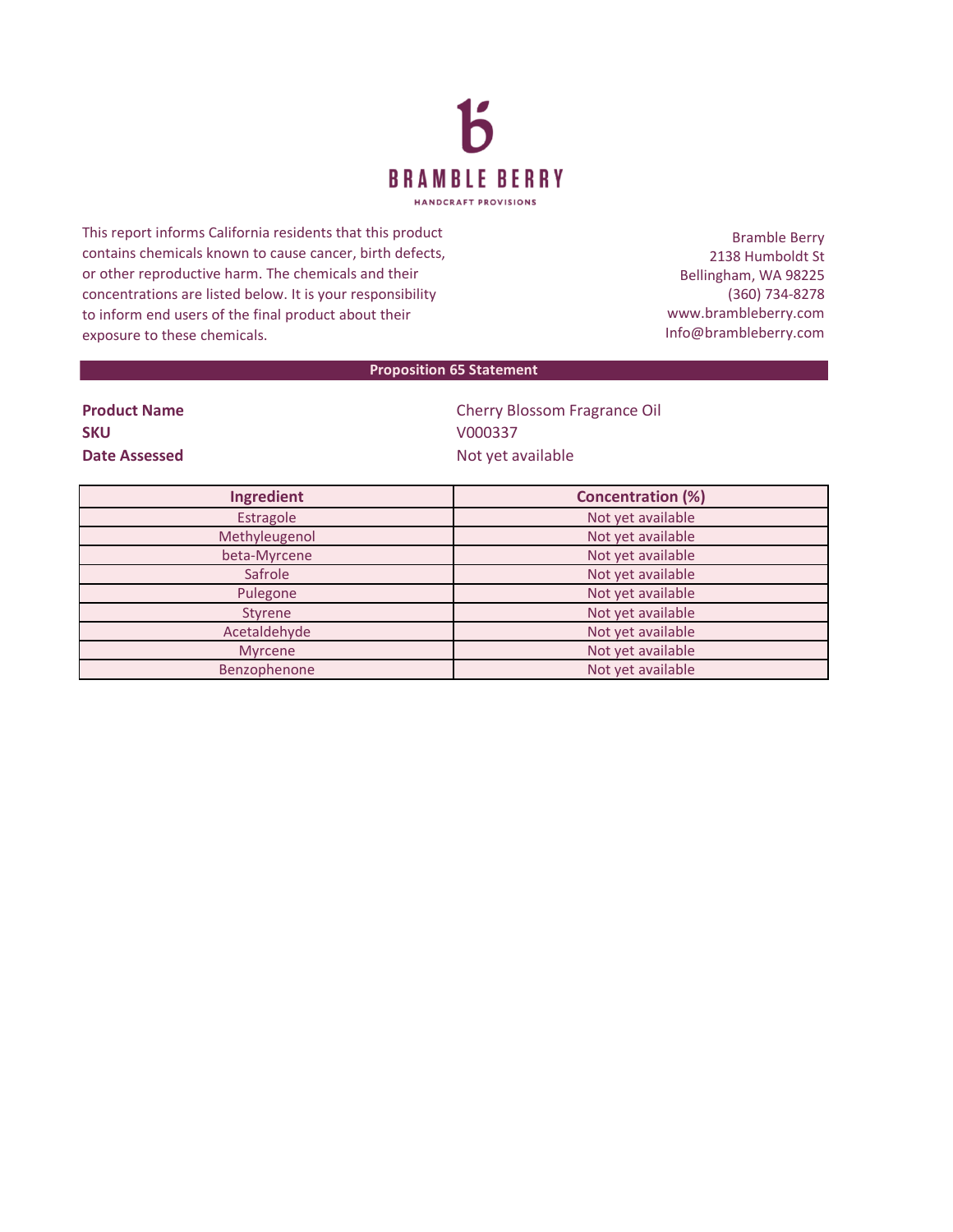

This report reflects the safe usage rates for this fragrance formula based on the International Fragrance Association (IFRA) 48th Amendment standards. IFRA reviews thousands of ingredients and issues guidelines for their usage, or bans the use of certain ingredients.

Bramble Berry 2138 Humboldt St Bellingham, WA 98225 (360) 734-8278 www.brambleberry.com Info@brambleberry.com

## **IFRA Statement - 48th Amendment**

**SKU** V000337 **Dated Assessed** 2/21/2018

**Product Name** Cherry Blossom Fragrance Oil

| <b>Category</b> | Max. Usage (%) |
|-----------------|----------------|
|                 | 0.00           |
|                 | 1.30           |
|                 | 4.10           |
| 4               | 13.20          |
| 5               | 6.90           |
| 6               | 0.00           |
|                 | 1.60           |
| Ջ               | 5.80           |
| $\Omega$        | 14.50          |
| 10              | 7.20           |
| 11              | 100.00         |

The IFRA Standards regarding usage restrictions are based on safety assessments by the Panel of Experts on the Research Institute for Fragrance Materials (RIFM) 48th Amendment, and are enforced by the IFRA Scientific Committee. Evaluation of individual fragrance ingredients are made according to the safety standards contained in the relevant section of the IFRA Code of Practice. It is your responsibility to ensure the safety of the final product with more testing if needed.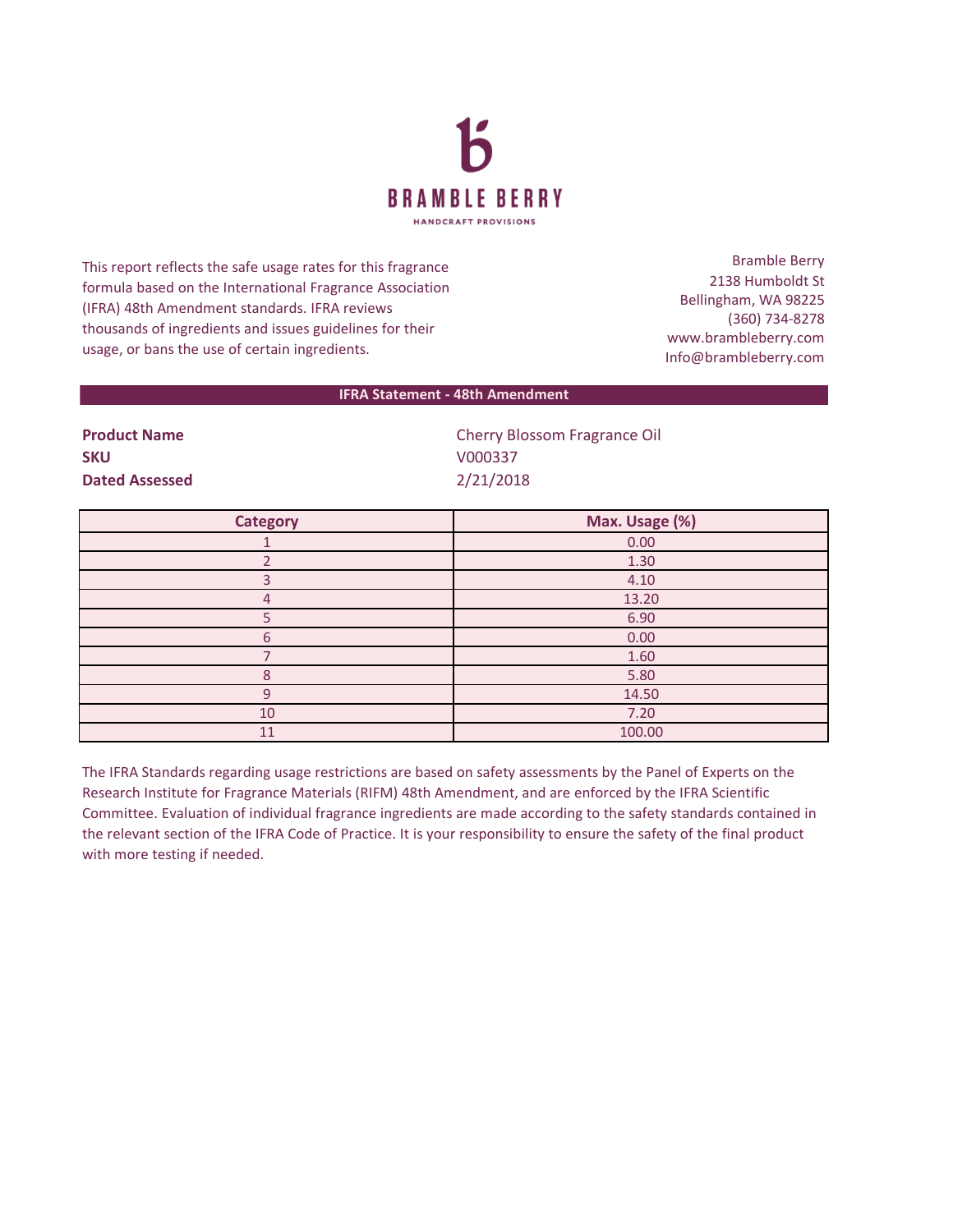

This report reflects the safe usage rates for this fragrance formula based on the International Fragrance Association (IFRA) 49th Amendment standards. IFRA reviews thousands of ingredients and issues guidelines for their usage, or bans the use of certain ingredients.

Bramble Berry 2138 Humboldt St Bellingham, WA 98225 (360) 734-8278 www.brambleberry.com Info@brambleberry.com

## **IFRA Statement - 49th Amendment**

**SKU** V000337 **Dated Assessed** 3/4/2021

**Product Name** Cherry Blossom Fragrance Oil

| <b>Category</b>         | Max. Usage (%) |
|-------------------------|----------------|
| $\mathbf{1}$            | N/A            |
| $\overline{2}$          | 0.50           |
| $\overline{\mathbf{3}}$ | 0.20           |
| $\overline{4}$          | 8.10           |
| 5a                      | 0.30           |
| 5 <sub>b</sub>          | 0.20           |
| 5c                      | 0.20           |
| 5d                      | 0.00           |
| $\sqrt{6}$              | N/A            |
| 7a                      | 0.20           |
| 7 <sub>b</sub>          | 0.20           |
| $\bf 8$                 | 0.00           |
| $\overline{9}$          | 0.50           |
| 10a                     | 0.50           |
| 10 <sub>b</sub>         | 3.60           |
| 11a                     | 0.00           |
| 11 <sub>b</sub>         | 0.00           |
| 12                      | 92.70          |

The IFRA Standards regarding usage restrictions are based on safety assessments by the Panel of Experts on the Research Institute for Fragrance Materials (RIFM) 49th Amendment, and are enforced by the IFRA Scientific Committee. Evaluation of individual fragrance ingredients are made according to the safety standards contained in the relevant section of the IFRA Code of Practice. It is your responsibility to ensure the safety of the final product with more testing if needed.